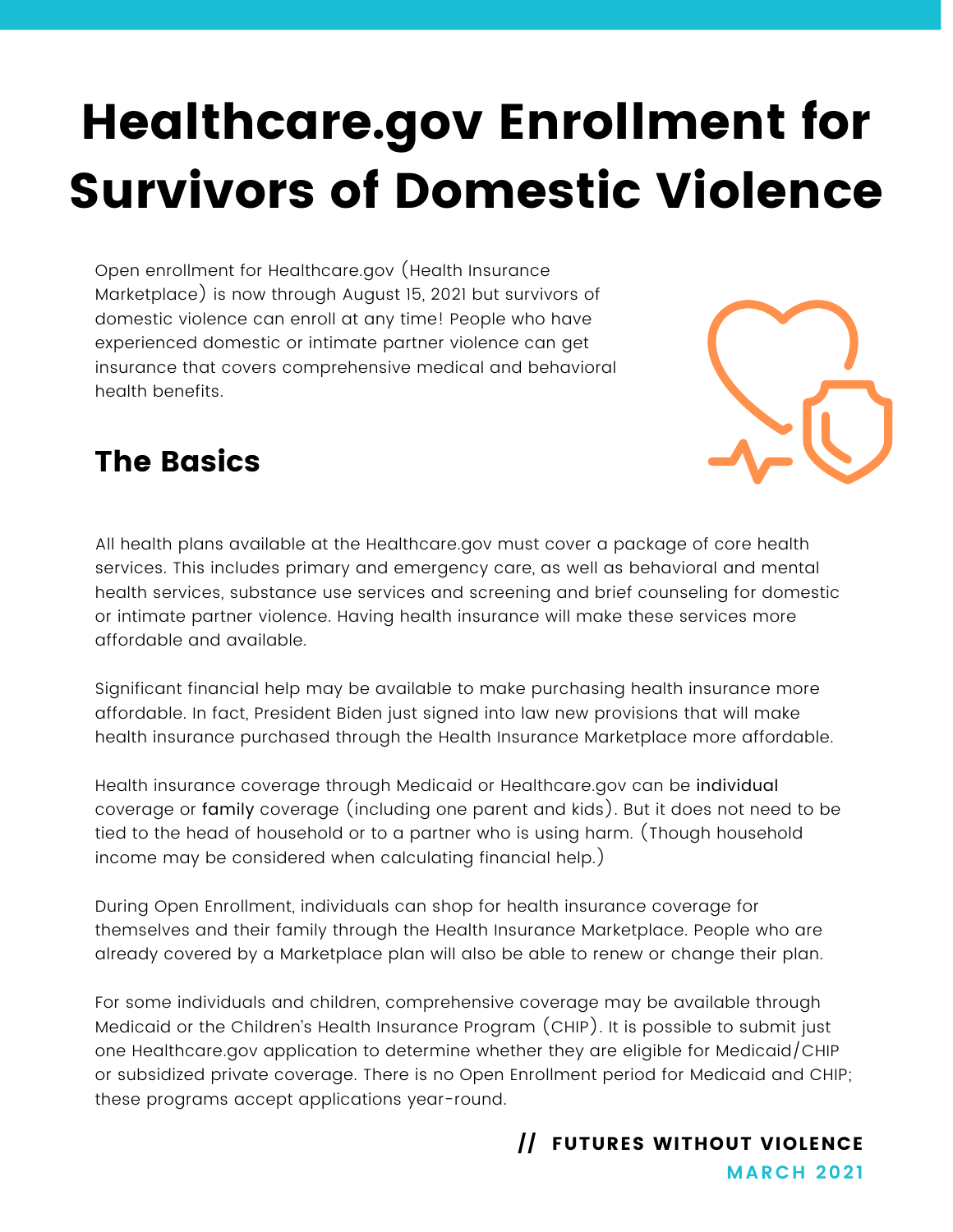# Special Enrollment Rules for Survivors of Domestic Violence

Most people who purchase coverage through Healthcare.gov will be offered a significant discount on the cost of buying health insurance. This financial help is available on a sliding scale based on income and family size. People apply for financial help after answering questions as part of the Healthcare.gov application, and there are special rules for some survivors of domestic violence to get as much financial help as they can.

Survivors of domestic violence and abandoned spouses who are legally married but who do not live with their spouse and will file taxes separately are not required to count the spouse's income towards their household income. This means that these consumers are able to qualify for financial help based on their own salary—making needed health insurance much more affordable to these victims.

In order to do this, survivors of domestic violence who meet the criteria must indicate they are not married on their H[ealthcare.gov](http://healthcare.gov/) application. This will allow the appropriate eligibility determination for financial assistance. After the application has been completed, consumers will be able to see what financial help they are eligible for based only on their income (as well as any countable income for any dependents they list on the application). Survivors then can choose a plan that best meets their needs and enroll.

No documentation will be necessary to prove that they are a victim of domestic violence. The IRS and the Department of Health and Human Services have published guidance on this for victims of domestic violence and there is no penalty for misstating your marital status under these circumstances.

For the purposes of safety and confidentiality, survivors may choose to use a mailing address that is different from the address where they physically reside. To do this, they should select "no home address" on the enrollment form. The application will then be processed using the address listed as the applicant's mailing address in the application. It is important to note that the mailing address will be used to determine which plans are available to the applicant, so the mailing address used should be in the same area where the applicant will need to receive services. It is possible to use the address of a trusted relative or of a shelter who is able to hold mail. In addition, there is an option to receive communications from H[ealthcare.gov](http://healthcare.gov/) electronically, rather than through the postal service.



Encourage clients to call the toll-free Call Center (1-800-318-2596) or refer them to local assisters who are trained to help consumers through the enrollment process. A good place to start: https://localhelp.healthcare.gov/. These trained assisters will help

consumers file the application appropriately.

**Solution International International Property of the UK ANN AND MARCH 2021**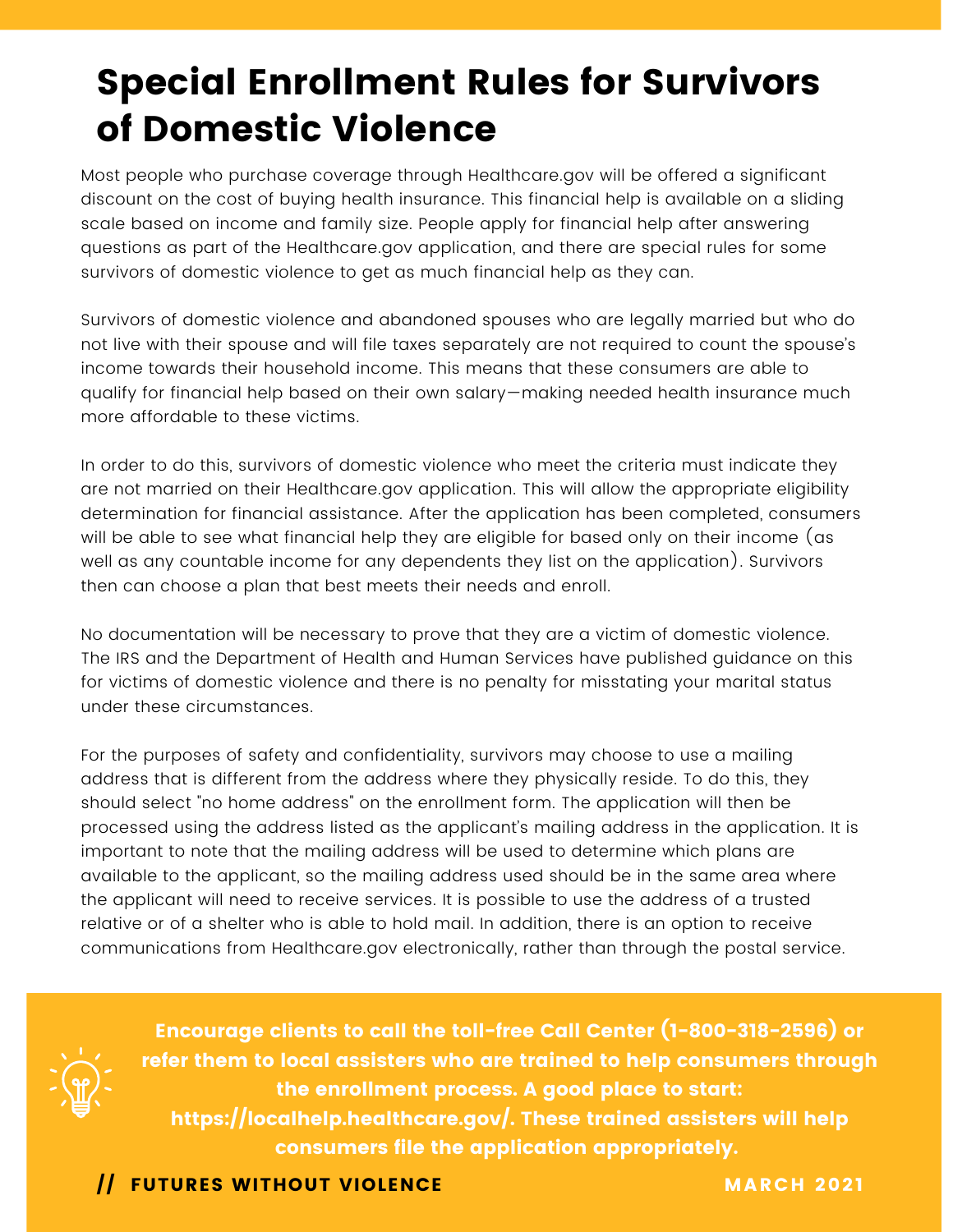## Additional Considerations that May Impact Financial Help Available to Survivors of Domestic Violence

If the survivor is legally married but has separated from an abusive spouse, they may be eligible for financial assistance to help pay for a Healthcare.gov plan based solely on their own income (and not including their spouse's) as explained above. But there are some important rules that may also impact a survivor's Healthcare.gov application:



If a survivor is married filing jointly and their spouse can buy family insurance through their job that meets the ACA criteria for "affordability," the survivor will not be eligible to get financial help to purchase their own separate insurance on the Health Insurance Marketplace. This is true even if the spouse refuses to cover the victim.



If a survivor is married filing jointly, the family's whole household income is used to determine eligibility for financial assistance. This is true even if the spouse refuses to cover the victim.

And remember, some people may qualify for coverage through Medicaid based on their income, family size, and the state they live in. Medicaid offers comprehensive medical and behavioral health services, including benefits that are so important for survivors. There is no Open Enrollment for Medicaid—enrollment is year-round.

## Special Enrollment Period for Survivors of Domestic Violence After Open Enrollment Ends

After Open Enrollment ends, it is generally not possible to sign up for a new health insurance plan on the Health Insurance Marketplace. However, there are certain "life events" that can trigger a Special Enrollment Period (SEP). Survivors of domestic violence and their dependents may purchase health insurance at any point during the year by starting a new application with the Call Center and asking for a Special Enrollment Period. They must say that they are a "victim of domestic violence." This is done through self-attestation and no documentation is needed to prove domestic violence. The consumer must enroll in coverage within 60 days after the SEP is granted. This SEP is only available to consumers who are already enrolled in minimum essential coverage. Medicaid enrollment is year-round and anyone who may be eligible for coverage through Medicaid should submit an application.

// FUTURES WITHOUT VIOLENCE

**MARCH 2021**